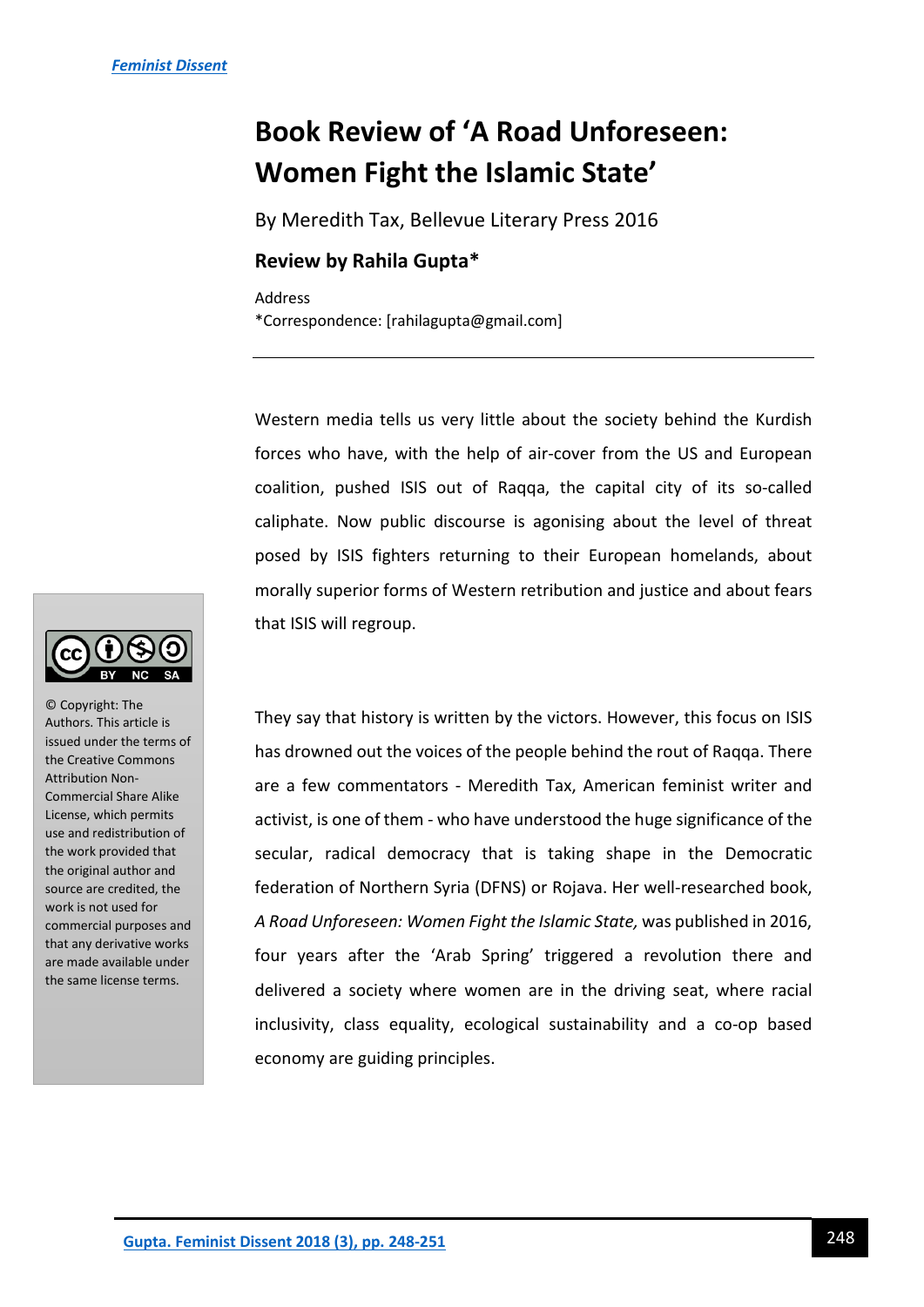It was during the siege of Kobani (started in September 2014) when Tax saw 'pictures of smiling rifle-toting girls in uniform defending the city' against ISIS that her curiosity was piqued. What she discovered left her stunned. She wrote to her friends on New Years' Day 2015 to tell them about Rojava "At the end of such a dark and difficult year, one searches for light. It can sometimes be found in unexpected places."

With Tax's long history of activism, she has been witness to many false dawns of women's liberation. Naturally she approached this feminist revolution with the same degree of hope and scepticism that I share: the question that simmers under this book is, 'So what makes the Kurdish women's movement different?' A particularly pertinent question as it evolved out of PKK, (Kurdistan Workers' Party) which began as a classic Marxist-Leninist party paying lip service to the equality of women.

In her preface, Tax says that the book revolves on two axes, 'One axis is the collision of three visions of social organisation, all reflections of larger global paradigms but particularly intense in Kurdistan: the Islamism of Daesh, the "capitalist modernity" (Ocalan's phrase) of the Kurdish Regional Government (KRG) in Iraq, and the new kind of leftwing, nonstate, democratic formation developing in the liberated cantons of Syria. The other axis is the role of women in these paradigms.'

Rojava cannot be understood without reference to the Kurdish struggle for self-government in Turkey and the political philosophy of the jailed leader of the Kurdish freedom movement, Abdullah Öcalan, whose ideas underpin the Rojava revolution. Although the KRG is politically opposed to the revolution, their history is also intertwined with that of the Syrian Kurds. The fourth part of Kurdistan which falls in Iran has not had as much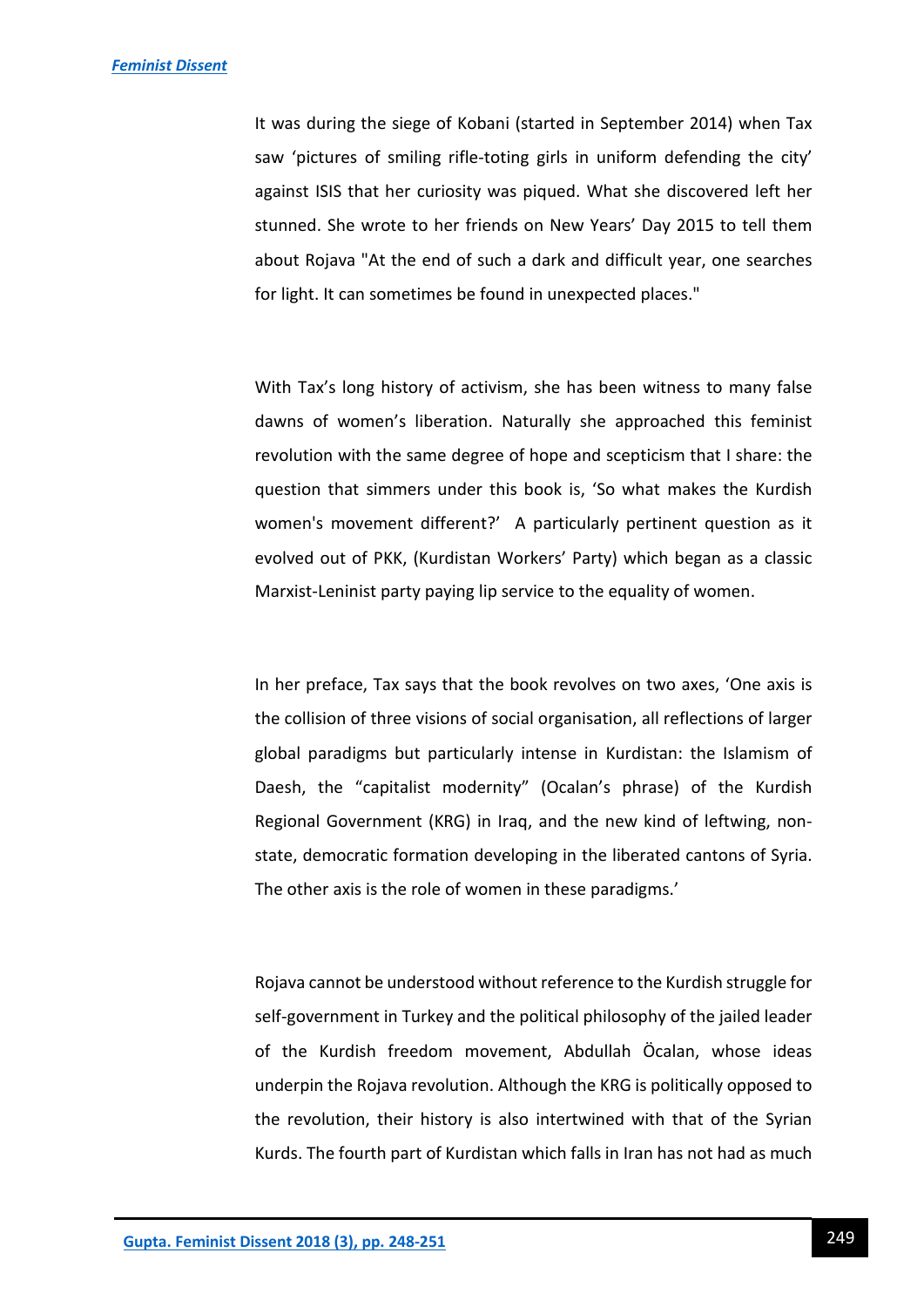influence on events in Rojava which explains why Tax has concentrated on the Iraqi and Turkish histories as the context for Rojava.

The book begins with the siege of Sinjar mountains in Iraq by ISIS in 2014, the massacre of the Yazidis and the abduction, enslavement and rape of the Yezidi women. The way the three Kurdish areas respond to this siege captures the essence of their interrelationships in a microcosm. The Iraqi Peshmerga desert the Yazidis, which stirs the women's defence forces of Rojava (YPJ) and the women's unit of the PKK (YJA-Star), accompanied by their male comrades, into action, knowing the brutality that ISIS visits upon women.

Sinjar and the Yazidis are also an important reference point for the women of Rojava justifying the use of arms. Tax quotes a number of Kurdish women who argue that the only way to avoid femicide is to take up selfdefence, that the Yazidi women would not have suffered the fate that they did if they had been armed, that you cannot negotiate with a force like ISIS who are not just an existential threat to the whole community but whose entrenched misogyny is the polar opposite of the gender equal society that the Kurds are trying to build. It is a robust rebuttal to the feminist pacifist tradition further bolstered by Öcalan's support for an autonomous women's army as essential to building women's self-confidence.

Tax tackles another question that troubles feminist activists – the issue of celibacy for revolutionaries, presenting arguments from both sides without actually stating her own position. These are doubts that I too have shared but have been persuaded by women fighters who say, it is your choice to give up your life for the revolution. Celibacy is part of that. Öcalan's theoretical position on the necessity of celibacy is that a new